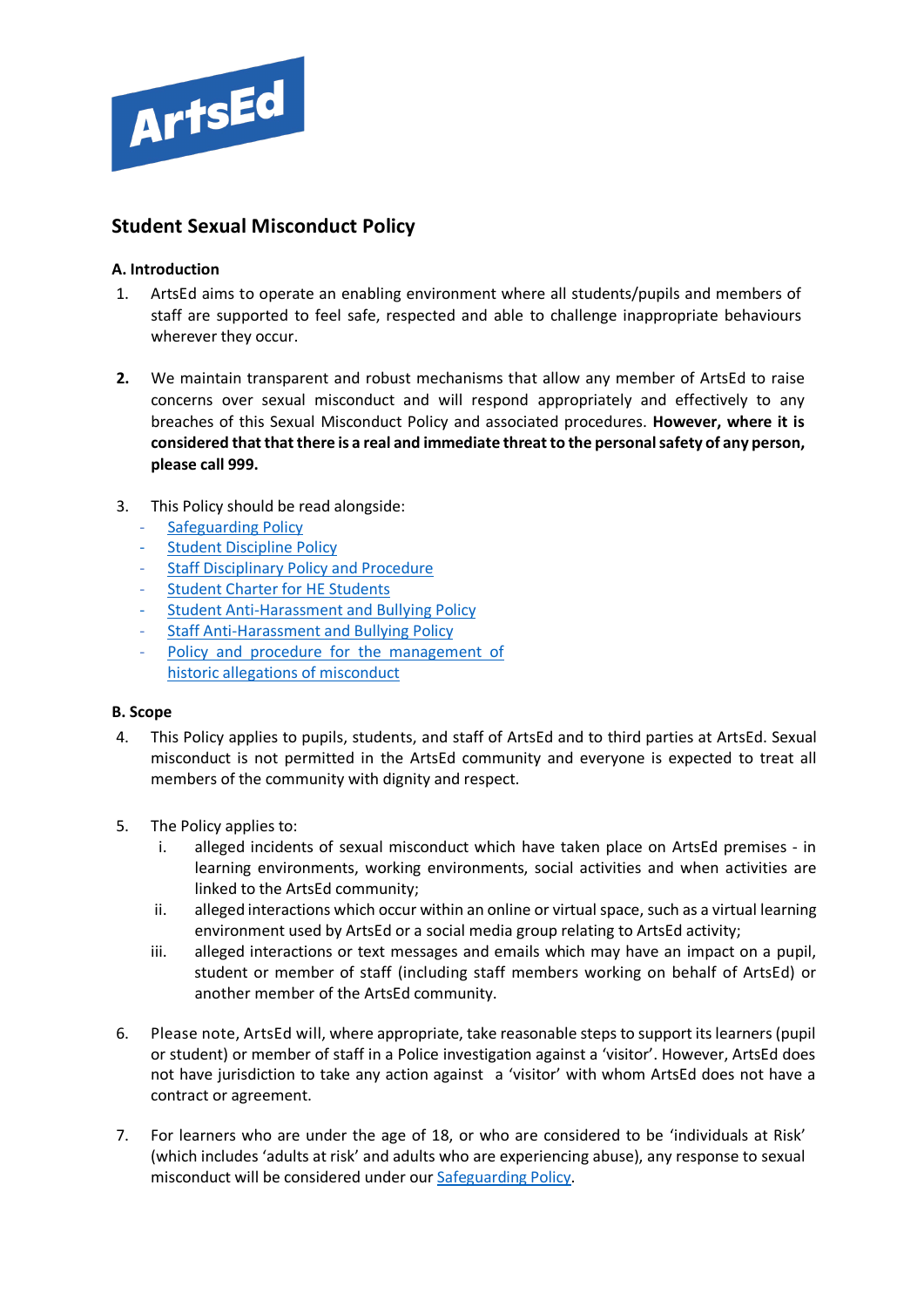## **c. Definitions**

- 8. **Sexual Misconduct:** Sexual misconduct includes any behaviour of a sexual nature which is unwelcome, unreciprocated and which might create a stressful or intimidating working, studying or social environment. It includes the following, whether or not within a sexual or romantic relationship, including one off incidents or encounters, and / or where consent to some form of sexual activity has been given and then withdrawn, or if consent has been given on previous occasions:
	- i. sexual intercourse or engaging in a sexual act without consent;
	- ii. showing sexually explicit images or text to others without their consent';
	- iii. attempting to engage in sexual intercourse or in a sexual act without consent;
	- iv. sharing private sexual materials of another person without consent;
	- v. kissing without consent;
	- vi. touching inappropriately through clothes without consent;
	- vii. inappropriately showing sexual organs to another person;
	- viii. making unwanted remarks, looks, suggestions or jokes of a sexual nature.
- 9. **Formal Report:** A formal report is the sharing of information on an alleged experience of sexual misconduct in order to enable ArtsEd to take appropriate action.
- 10. **Reporting Party (including 'student' or 'member of staff'):** The Reporting Party is the person(s) who has experienced the alleged incident of sexual misconduct, who has made a report to ArtsEd.
- 11. **Responding Party (including 'student' or 'member of staff'):** The Responding Party is the person(s) whose behaviour has been alleged to have amounted to sexual misconduct and a breach of this policy, and who has been named as such in a report made to ArtsEd.
- 12. **Investigating Officer:** An Investigating Officer will usually be a senior academic or professional member of staff, a Safeguarding and Welfare Officer or other member of staff with responsibility for student welfare.
- 13. **Consent:** Consent is agreeing by choice to a sexual act and having the *freedom* and *capacity* to make that choice. The person seeking consent should always take steps to ensure that consent is freely given and that it is informed. The person seeking consent must recognise that it can be withdrawn at any time throughout a sexual encounter or act. Consent cannot be assumed on the basis of a previous sexual act or encounter or previously given consent. Consent can be withdrawn at any time.
	- i. **Freedom to consent:** a person is free to make a choice if nothing negative would happen to them if they said no. For example, a person may not feel free to make a choice if:
		- a. they are being threatened with violence;
		- b. they are being threatened with humiliation;
		- c. they believe that the continuation or assessment of their studies, or progression or advancement of their career, will be at risk if they refuse;
		- d. they are being blackmailed;
		- e. there is a significant power imbalance in the relationship between the parties, and the party with less power in the given circumstance feels pressured to continue against their will.

This list is representative and not exhaustive.

- ii. **Capacity to consent:** Capacity is about whether someone is physically and/or mentally able to make a choice and to understand the consequences of that choice. For example, a person does not have the capacity to give consent if:
	- a. they are drunk or under the influence of drugs;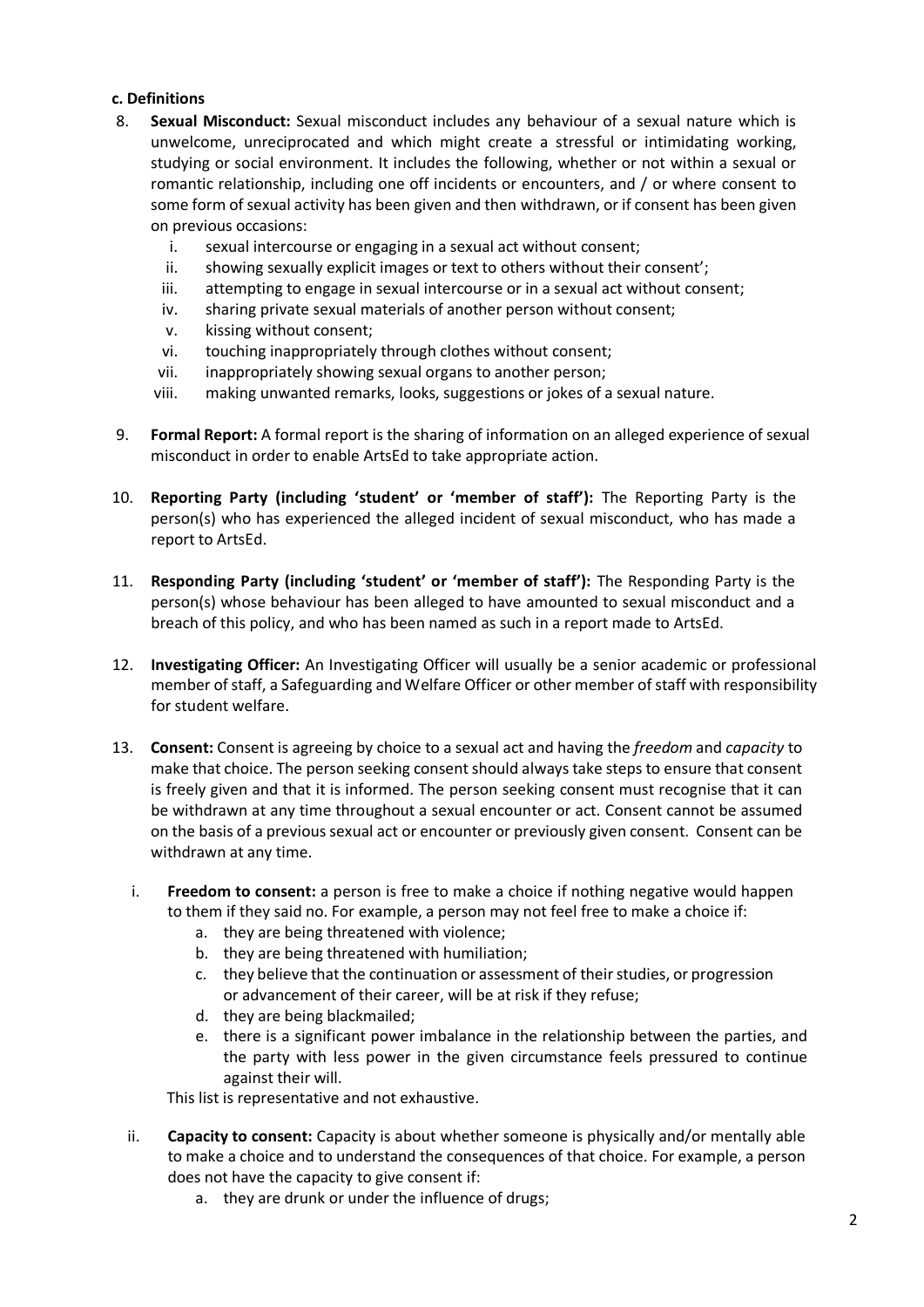- b. they are asleep or unconscious;
- c. they are a child;
- d. they do not have the capacity to give consent for example, they are a child, they have a cognitive or learning difficulty or they have a disability which impairs their speech, or are experiencing a mental health crisis.
- 14. A glossary of different types of Sexual Misconduct can be found in **Appendix 1** of this Policy.

## **D. Principles & Responsibilities**

- 15. Where a formal report of sexual misconduct is brought to ArtsEd, this will be reviewed in line with the following policies and procedures:
	- [Student Discipline Policy](https://artsed003.blob.core.windows.net/policy/student-discipline-policy.pdf)
	- Student [Anti-Harassment](https://artsed003.blob.core.windows.net/policy/student-anti-bullying-policy.pdf) and Bullying Policy
	- [Staff Disciplinary](https://artsed003.blob.core.windows.net/policy/staff-disciplinary-policy-and-procedure.pdf) Policy and Procedures
	- **[Staff Anti-Harassment and Bullying Policy](https://artsed003.blob.core.windows.net/policy/staff-anti-bullying-policy.pdf)**
	- [Safeguarding Policy](https://artsed003.blob.core.windows.net/policy/safeguarding-policy.pdf) (for formal reports relating to persons under the age of 18, or who may be considered to be 'Adults at Risk')
- 16. The responsibility of ArtsEd is to undertake an investigation into a breach of this Policy, and not to attempt to be a substitute for a Police investigation or criminal proceedings. In doing so, the Investigating Officer, on behalf of ArtsEd, will undertake an assessment of the evidence made available in order to determine whether, on the balance of probabilities, misconduct which would be considered a breach of this Policy occurred or not.
- 17. ArtsEd recognises it has an equal responsibility to both the reporting party and the responding party. Any report of a breach of this Policy, where a formal report has been submitted, cannot be considered anonymously, and will be investigated through the appropriate process outlined in this Policy. It may also be referred for consideration under the [Student Discipline Policy](https://artsed003.blob.core.windows.net/policy/student-discipline-policy.pdf) or Staff Disciplinary [Policy and Procedures](https://artsed003.blob.core.windows.net/policy/staff-disciplinary-policy-and-procedure.pdf) where a disciplinary investigation is required.
- 18. ArtsEd will ensure that, throughout any investigation, it is mindful of the rights and welfare of both the reporting party and the responding party, and that both parties should have the opportunity to a fair hearing. As such, both parties will have the right to put their case forward and to respond to the case against them, and to have an outcome determined through a fair and impartial process.

#### **E. Processes for Managing Reports of Sexual Misconduct**

- 19. Any member of the ArtsEd community who feels that they have experienced, or are experiencing, sexual misconduct is encouraged to use our online safeguarding and welfare reporting tool **['SpeakUp'](https://artsed.qualtrics.com/jfe/form/SV_7OMFULwD1kl0dX8)** to make a formal report.
- 20. Alternatively, they can contact a member of staff with whom they feel comfortable discussing the behaviour. ArtsEd treats reports relating to sexual misconduct very seriously. They can contact ArtsEd Staff with [Designated Safeguarding and Welfare](https://artsed003.blob.core.windows.net/policy/safeguarding-and-welfare-team.pdf) responsibilities.
- 21. Any person who thinks they may have witnessed an act of sexual misconduct is also encouraged to submit a formal report using our online tool **['SpeakUp'](https://artsed.qualtrics.com/jfe/form/SV_7OMFULwD1kl0dX8)**.
- **22. The most important consideration is that any individual aged 18 or over who experiences sexual misconduct should be encouraged to report the incident as soon as possible.**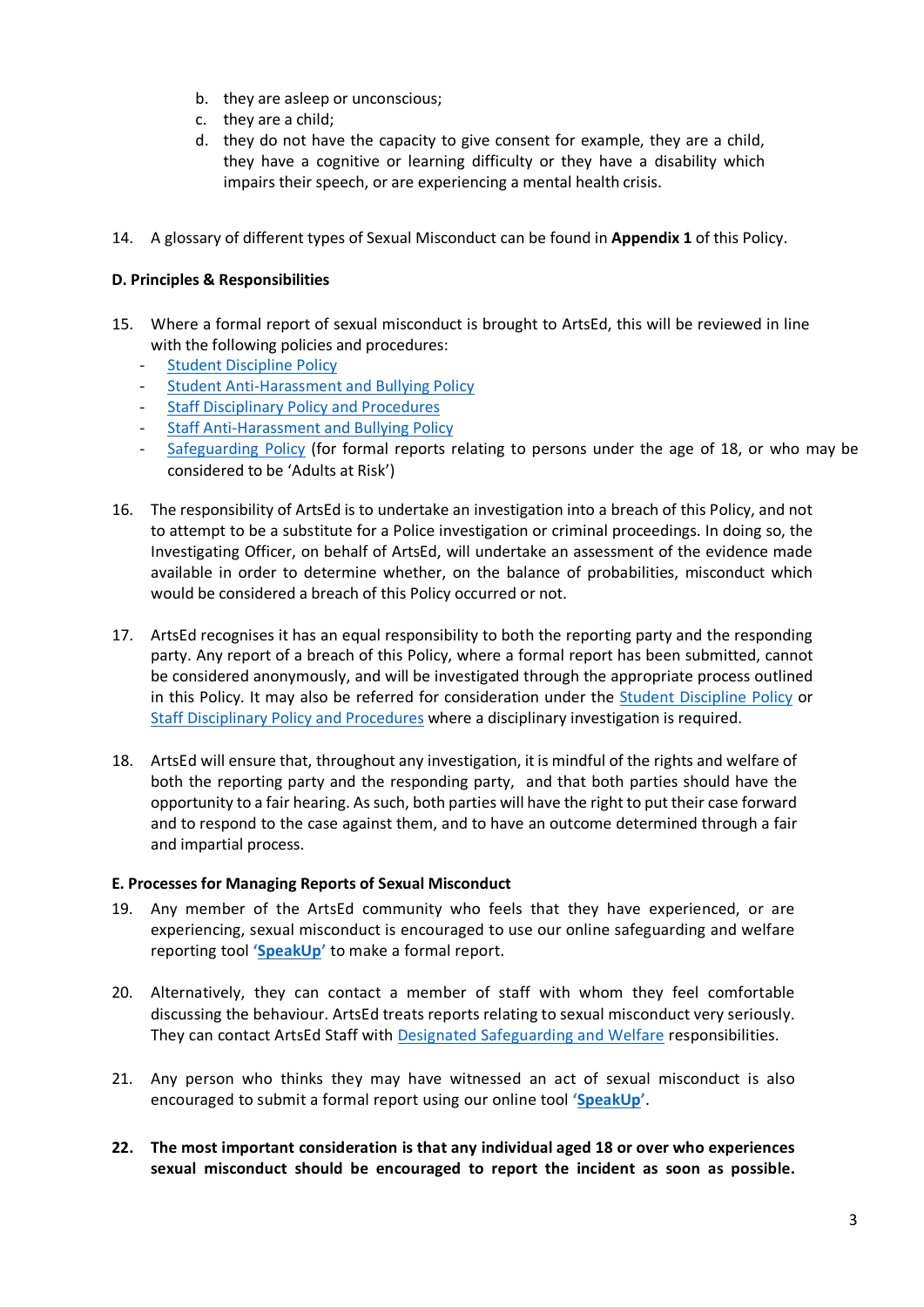**However, they should not be pressured into making a report if they don't feel comfortable doing this - the decision of such an individual needs to be respected.**

- 23. On receipt of the formal report, an initial investigation will be undertaken and a decision made as to whether or not action should be taken.
- 24. Once a formal report has been submitted, the relevant Designated Safeguarding Lead/ Welfare Officer will undertake an initial assessment of the report and any supporting evidence. Student Support and Wellbeing Services and Human Resources (where it involves staff members working for ArtsEd, including those working on ArtsEd's behalf) may provide support to the Designated Safeguarding Lead/Welfare Officer in undertaking this initial assessment.

#### **(i). Precautionary Action**

- 25. In the case of sexual misconduct cases, precautionary action may be required to protect the integrity of the investigation and to safeguard the welfare of both the reporting party and responding party, as well as protecting others from potential harm, while having the minimum possible impact on the responding party. ArtsEd will consider the interests and welfare of all parties and endeavour to treat them fairly and equally when ascertaining the potential effectiveness and impact of precautionary measures.
- 26. Precautionary action is only intended to be a precaution to achieve the above aims, and is not a penalty or sanction. It also does not indicate a decision on the part of ArtsEd as to whether the responding party has committed misconduct which would be considered a breach of this Policy, or a criminal offence.
- 27. Precautionary action must be reasonable and proportionate and should be considered on a case-bycase basis. In imposing precautionary action, ArtsEd should be able to demonstrate the rationale for its decision. In cases where the responding party is an ArtsEd member of staff, Human Resources will work with the Investigating Officer to identify available precautionary measures.
- 28. Precautionary action may include, but is not limited to:
	- Imposing a No-Contact Arrangement or other similar condition on the responding party, as well as on the reporting party and possibly any witnesses;
	- Suspending the responding party from their studies/employment;
	- Excluding the responding party from any aspects of the ArtsEd experience it is deemed appropriate to do so.

#### **(ii). Investigation**

- 29. Where the relevant Designated Safeguarding Lead/Welfare Officer determines that there is sufficient available evidence, a formal investigation will be undertaken. To undertake a formal investigation, the relevant Designated Safeguarding Lead/Welfare Officer will recommend that the Designated Institutional Safeguarding Lead appoints an independent Investigating Officer. The Deputy Principal, in their capacity as the Institution's Designated Institutional Safeguarding Lead, will appoint the independent Investigating Officer. Where the allegation is against the Designated Institutional Safeguarding Lead, the Designated Institutional Safeguarding Lead should be asked to appoint an independent Investigating Officer.
- 30. Where an investigation commences, the Designated Institutional Safeguarding Lead must make the Principal aware that an investigation is being undertaken but without providing the specific details of the allegation/case.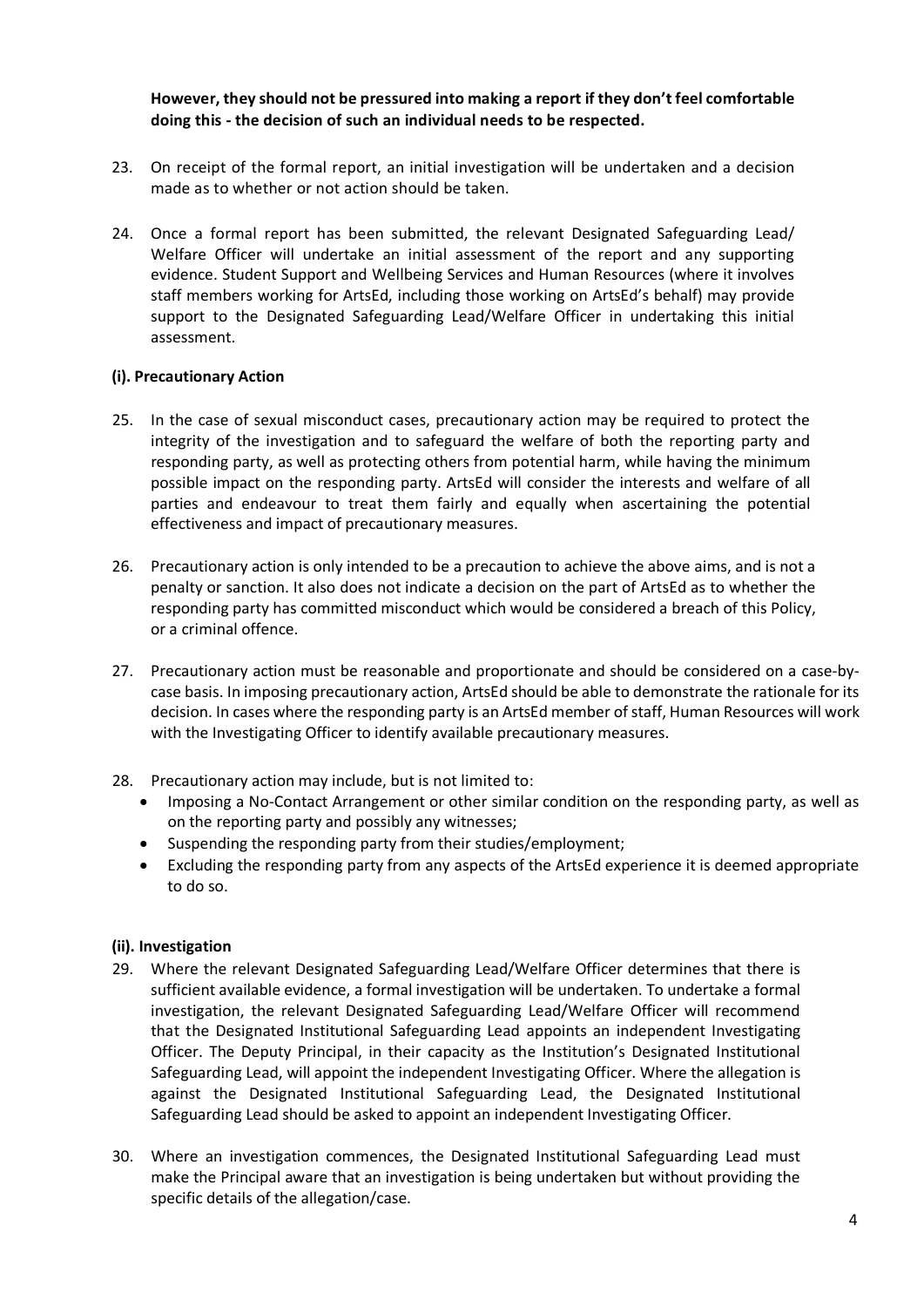- 31. If there is a conflict of interest (due to their prior knowledge, role or relationships with the involved parties), it is the responsibility of the appointed Investigating Officer to make this known to the Designated Institutional Safeguarding Lead (or their appointee) and the investigation should be delegated to an alternative Officer.
- 32. The responding party will be notified of the report made against them. They will be given an opportunity to respond to the report and to provide their own statements and supporting evidence, and to present any potentially mitigating circumstances which they feel are relevant. This process may involve a preliminary meeting between the Investigating Officer and the responding party.
- **33.** The responding party will also be notified of their right to be accompanied at any meetings related to the investigation by an appropriate member of the ArtsEd community such as an ArtsEd Staff or Student Union representative. **Please see Section H below for more information on Representation.**
- 34. The Investigating Officer will undertake a full investigation into the statement and evidence provided by both the reporting party and the responding party and will ensure that any witnesses or other relevant people are interviewed, and evidence is gathered and considered in a confidential manner.
- 35. The Investigating Officer will provide a report of the investigation's findings and recommendations to the Deputy Principal, in their capacity as the Designated Institutional Safeguarding Lead (or nominee) and who will be responsible for determining the next steps.
- 36. Should an Investigating Officer determine that a report has been made which is malicious or vexatious in nature, including where false representations have knowingly been provided by the reporting student or staff member and/or their representative, the Officer may be able to close the case and pursue actions against the reporting student or staff member under the [Student Discipline Policy](https://artsed003.blob.core.windows.net/policy/student-discipline-policy.pdf) or Staff Disciplinary [Policy and Procedures.](https://artsed003.blob.core.windows.net/policy/staff-disciplinary-policy-and-procedure.pdf)

## **(iii). Outcome**

- 37. The responding party will be provided with a written outcome of the investigation and next steps within 28 calendar days of their notification of the report made against them. Where we are unable to meet this timeline, we will let the responding party know. Please note that the timeframe will pause where we refer the matter to a different ArtsEd process/policy (for example, the Student Disciplinary Procedure) or where we refer the matter externally (for example, to the police).
- 38. The reporting party will only be notified that this process has been concluded, and of any action required of them relating to any sanctions which may be imposed. ArtsEd will not share the full details of the outcome of an investigation with the reporting party. The reporting party will be notified in writing by the relevant Investigating Officer.
- 39. Following the outcome of the investigation, the Designated Safeguarding Lead/Welfare Officer with responsibility for the responding party will determine the next steps to be taken in accordance with the appropriate procedure, which would usually be one of the following:
	- i. The investigation finds insufficient evidence to substantiate the allegations or the evidence is not substantive enough for further consideration under any procedure;
	- ii. The investigation finds evidence to substantiate the allegations and local measures can be put into place in order to protect the welfare of all or necessary parties;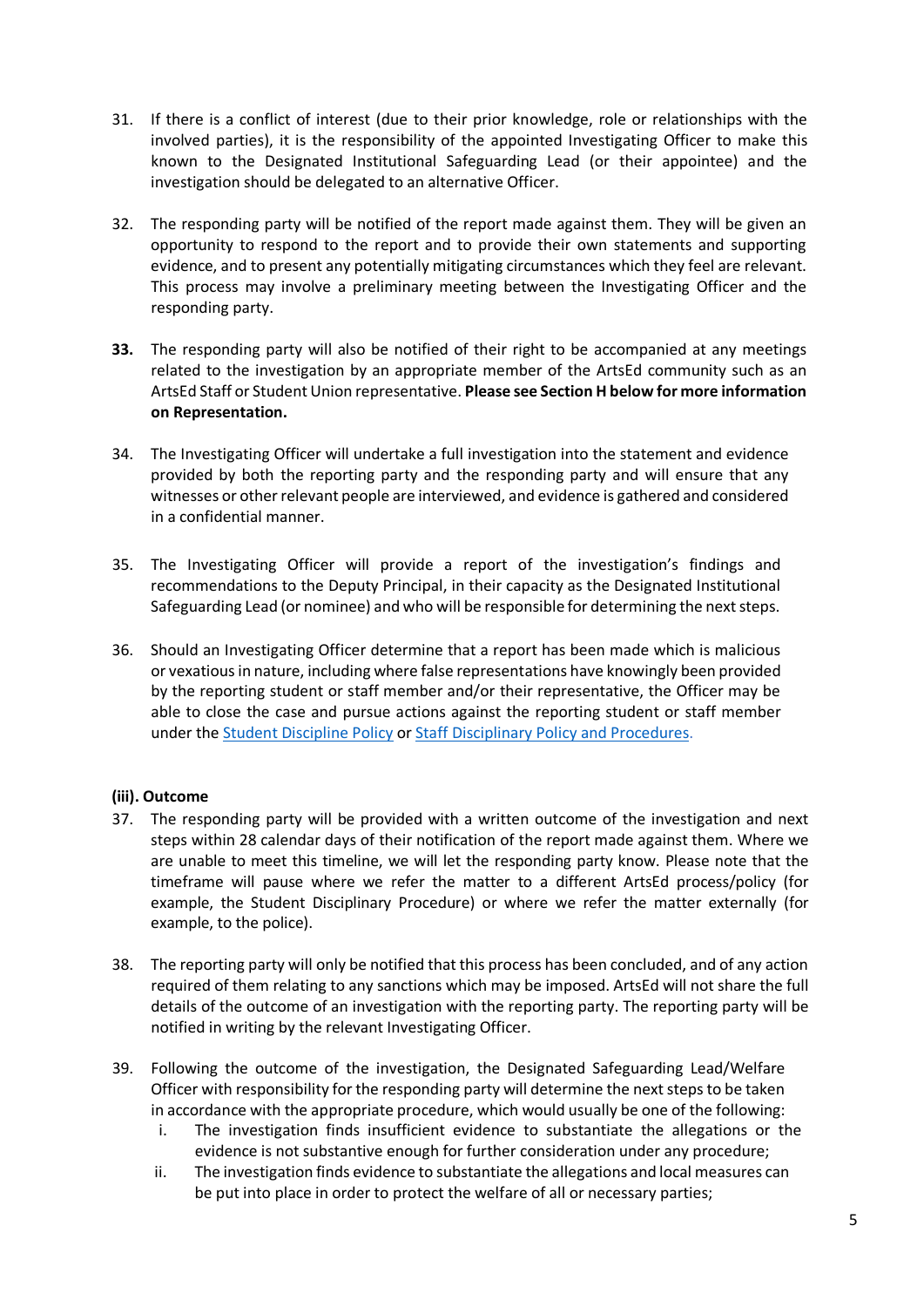- iii. The Designated Safeguarding Lead/Welfare Officer may determine that the matter should be considered under either the **[Student Discipline Policy](https://artsed003.blob.core.windows.net/policy/student-discipline-policy.pdf) or [Staff Disciplinary](https://artsed003.blob.core.windows.net/policy/staff-disciplinary-policy-and-procedure.pdf)** [Policy and Procedures.](https://artsed003.blob.core.windows.net/policy/staff-disciplinary-policy-and-procedure.pdf)
- 40. Where appropriate, guidance will be provided throughout the process by Student Support and Wellbeing Services to students. Guidance will also be provided throughout the process by Human Resources where any of the parties are ArtsEd members of staff (including staff members working on behalf of ArtsEd).
- 41. Regardless of the outcome of the investigation, ArtsEd should be seeking to provide the reporting party and responding party with support, and to consider any steps which may be required in order to enable them to continue their studies/employment.
- 42. ArtsEd is committed to providing support for members of its community affected by these issues. Support information is available within **Appendix B** of this Policy.

#### **(iv). Reporting to the Police**

- 43. Where behaviour has been alleged which would amount to a serious criminal offence (for example, sexual assault or rape) an assessment of risk will be undertaken by ArtsEd as to whether this should be reported to the Police.
- 44. ArtsEd would usually only report a matter to the Police with the consent of the person who has been subject to the criminal offence. In exceptional circumstances, ArtsEd may take the decision to report an incident to the Police where ArtsEd understands there to be a considerable concern about the safety of its learners (pupils and students), staff or others.
- 45. Where a report is made to the Police, any resulting Police investigation or criminal proceedings would normally be expected to have been completed before ArtsEd will take any action formally under this policy. However, emergency action via the **[Student Discipline Policy](https://artsed003.blob.core.windows.net/policy/student-discipline-policy.pdf) or Staff** Disciplinary [Policy and Procedures](https://artsed003.blob.core.windows.net/policy/staff-disciplinary-policy-and-procedure.pdf) may be considered appropriate by ArtsEd, if necessary. This is to protect the welfare, safety and dignity of our pupils, students, staff and others.
- 46. Where a Police investigation or criminal proceedings begin once an investigation has been initiated by us, ArtsEd will typically suspend its investigation and defer to the Police investigation or criminal proceedings. This decision will be considered on a case-by-case basis. ArtsEd will consider the introduction of measures to safeguard the reporting and responding parties, and any other students and staff as relevant, such as a No-Contact Arrangement, or emergency actions under the [Student Discipline Policy](https://artsed003.blob.core.windows.net/policy/student-discipline-policy.pdf) or [Staff Disciplinary](https://artsed003.blob.core.windows.net/policy/staff-disciplinary-policy-and-procedure.pdf) Policy and [Procedures](https://artsed003.blob.core.windows.net/policy/staff-disciplinary-policy-and-procedure.pdf) without hindering or interfering with the Police investigation.
- 47. ArtsEd acknowledges the rights of its pupils/students and staff to report an issue directly to the Police. Where a report relating to sexual misconduct has been made to the Police, this should be made known to ArtsEd as there may be support that we can provide or precautionary actions to take.

#### **F. Timeframe for reporting**

48. A report in relation to a breach of the Sexual Misconduct Policy should be made as soon as possible, or within 12 calendar months of the date on which the last alleged breach of this Policy has taken place, unless appropriate grounds for a report at a later point have been established, as determined by the Investigating Officer and in line with the provisions set out in ArtsEd's [Policy and procedure for the management of historic allegations of misconduct.](https://artsed003.blob.core.windows.net/policy/policy-and-procedure-for-the-management-of-historic-allegations-of-misconduct.pdf)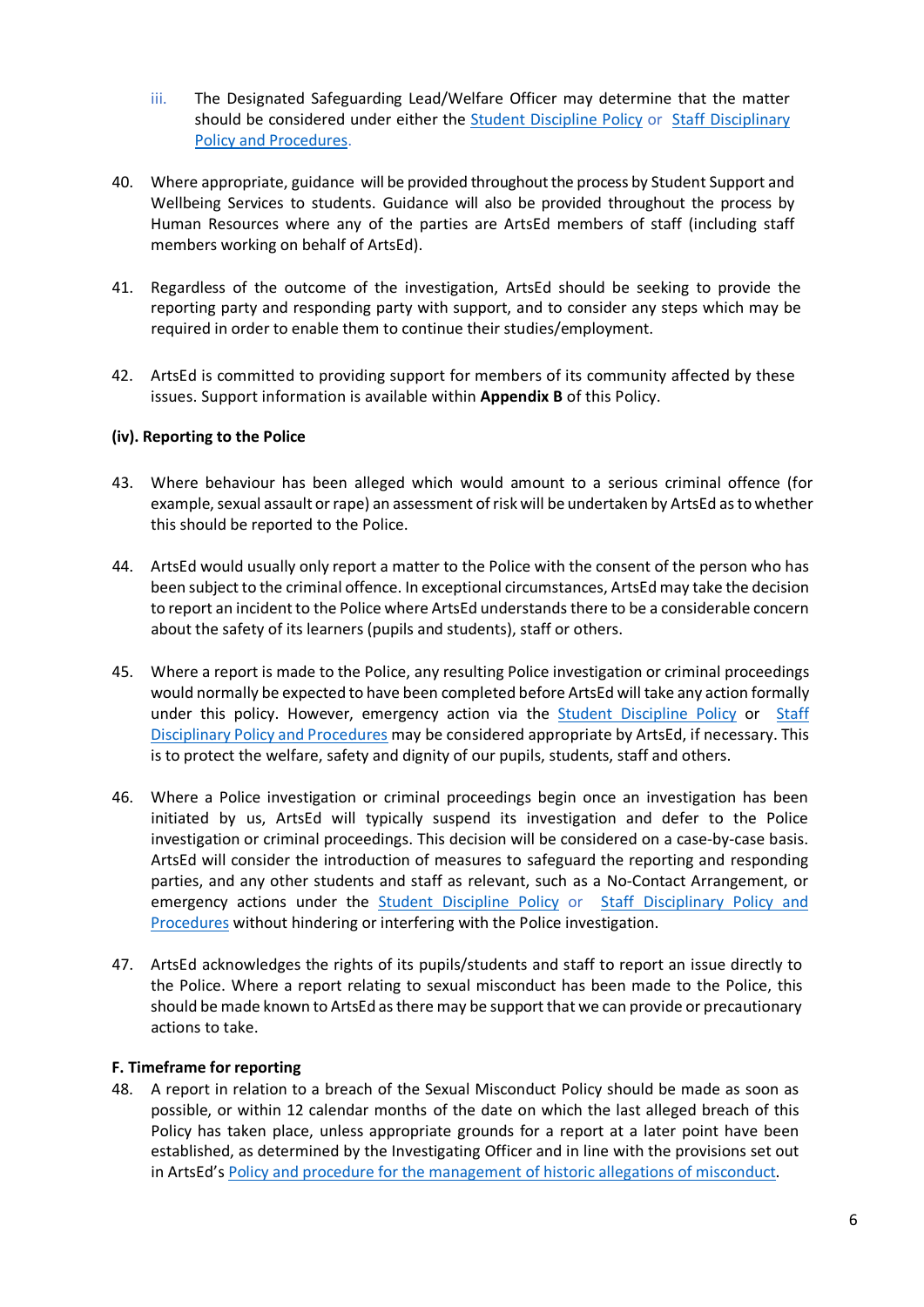- 49. Grounds which may be considered as valid for considering a report outside of 12 calendar months would usually be as follows:
	- i. The reporting party had been fearful of the repercussions of reporting and may have put themselves or others at risk if they were to have made a report and they can evidence this claim;
	- ii. The reporting party had interrupted their studies or been signed-off from work, and had not had consistent contact with ArtsEd for 12 calendar months or more;
	- iii. Any other justifiable/reasonable or exceptional reason(s) considered to be valid by the Investigating Officer.
- 50. If the reporting party is an ArtsEd student, who has recently graduated, the reporting student will be able to make a report up to 12 calendar months from the date of the most recent incident, regardless of the date of their graduation within this twelve-month period, and subject to the above requirements.

#### **G. Confidentiality & Data Protection**

- 51. ArtsEd acknowledges the importance of privacy in cases relating to sexual misconduct, and the impact which mishandling of a disclosure can have on the welfare and wellbeing of an alleged victim or perpetrator. Discretion and confidentiality will be maintained as far as is possible, except for circumstances where there is a significant risk of harm to one or more individuals if sensitive information were not appropriately shared.
- 52. Unless it involves an individual who is under 18 or an 'individual at risk' including an 'adult at risk' (or where individuals who are under 18 or members of ArtsEd's community may be at risk), reports should not be made to external authorities (such as the Police or psychological services) without the consent of the relevant parties, and/or compliance with ArtsEd's processes. If, however, confidentiality does need to be broken, this should always be on a need-to-know basis, and the reporting party (and if appropriate the responding party) should be notified of this action. Such instances should enable ArtsEd to act in accordance with its duty of care and its own policies and procedures.
- 53. ArtsEd may also be required to provide information relating to a report or investigation to the Police as part of a Police investigation or criminal proceedings, and any relevant parties may also be required to provide evidence as a witness in these proceedings. To enable this, the Investigating Officer should keep accurate and appropriate records in relation to sexual misconduct investigations and should ensure the security of any records kept.
- 54. Any sensitive information disclosed will be securely held by ArtsEd, subject to and in accordance with the provisions of the General Data Protection Regulation (GDPR) 2018 and the Data Protection Act 2018.

#### **H. Representation**

- 55. When you are invited to attend a meeting with us as part of our investigation, you have a right to be accompanied by a student representative, a current student of ArtsEd or a current member of staff at any stage of our process. You must notify us prior to the relevant meeting if you wish to be accompanied to a meeting.
- 56. Neither ArtsEd nor the reporting party or the responding party would normally be represented by a legal practitioner at meetings or hearings. We do not usually expect students to access legal support or advice in order to pursue an investigation through the Student Sexual Misconduct Policy. While the Institution does not encourage this, you may choose to pursue legal action on issues relating to your allegation(s). However, you should be aware that we reserve the right to request that legal proceedings be suspended where our internal procedures have not been completed.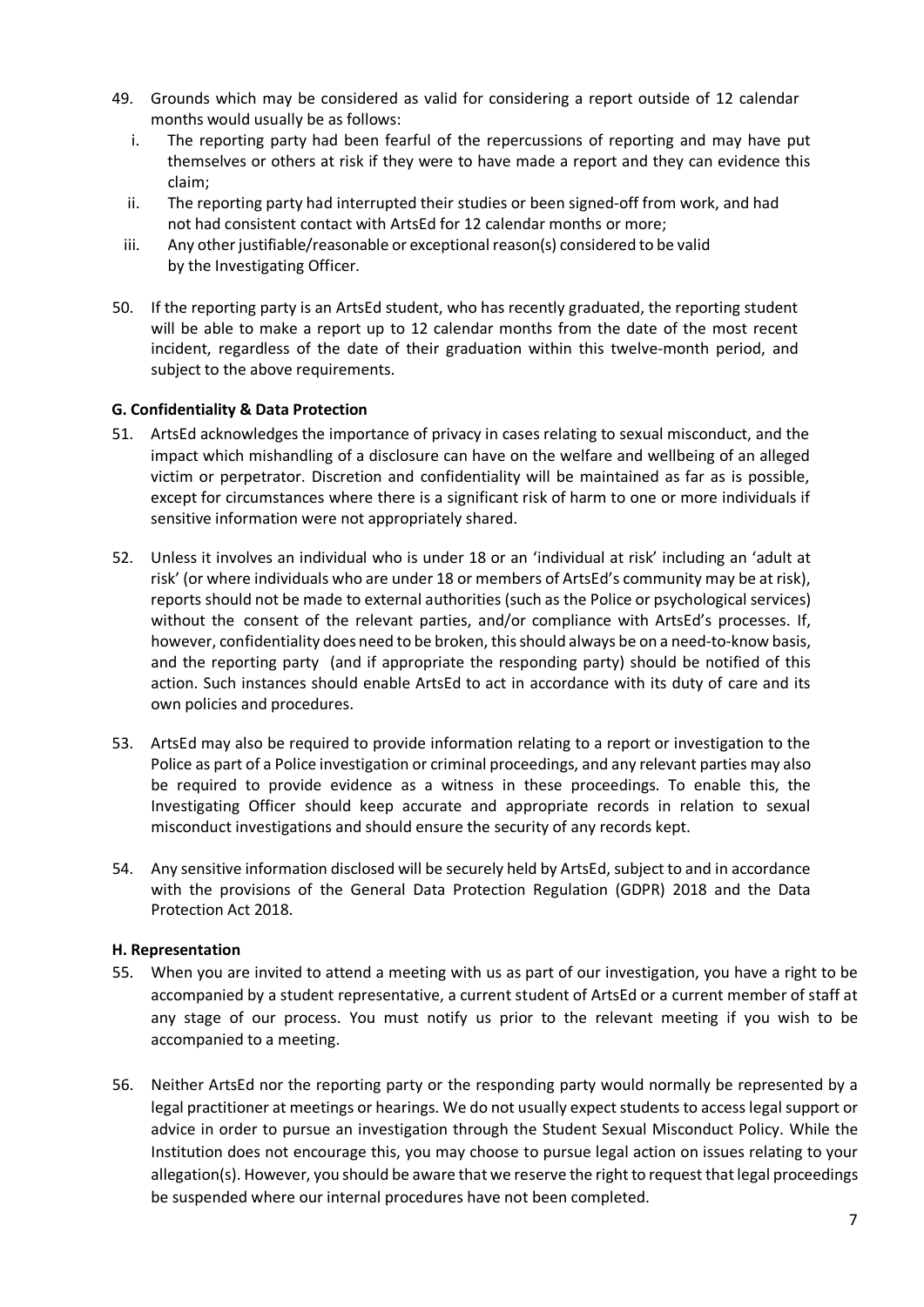## **I. Getting Support**

- 57. ArtsEd students and members of staff, have access to a range of support in relation to sexual misconduct, regardless of whether they are the reporting party or responding party or another party affected by conduct of this nature (e.g. a witness to an alleged incident).
- 58. ArtsEd encourages anyone who believes they have been affected by an act of sexual misconduct to act promptly and not to feel that they have to wait until the situation is repeated or exacerbated. ArtsEd recognises that any incident is unacceptable and might be distressing.
- **59. Where it is considered that that there is a real and immediate threat to the personal safety of any person, please call 999.**

#### **60. Students can access support through one or more of the following support services:**

- Contact the Student Support and Wellbeing Team either face to face or email [studentwelfare@artsed.co.uk;](mailto:studentwelfare@artsed.co.uk)
- Seek advice or discuss the matter with a personal tutor or lecturer in your School and / or anyone else with whom you feel comfortable;
- Contact the Designated Safeguarding and Welfare Officer for Staff by sending an email to [studentwelfare@artsed.co.uk](mailto:studentwelfare@artsed.co.uk)
- Report it via the **['SpeakUp'](https://artsed.qualtrics.com/jfe/form/SV_7OMFULwD1kl0dX8)** online reporting Tool;
- Call the police on 999 in the case of emergency (or if not urgent call 101).

#### **61. Staff can access support through one or more of the following support services:**

- Contact Human Resources by sending an email to hr@artsed.co.uk
- Seek advice or discuss the matter with your line manager or a colleague, or anyone else with whom you feel comfortable;
- Contact the Designated Safeguarding and Welfare Officer for Staff by sending an email to [staffwelfare@artsed.co.uk](mailto:staffwelfare@artsed.co.uk)
- Report it via the **['SpeakUp'](https://artsed.qualtrics.com/jfe/form/SV_7OMFULwD1kl0dX8)** Online reporting Tool
- Call the police on 999 in the case of emergency (or if not urgent call 101).
- 62. If you witness an incident of sexual misconduct you should also be encouraged to report it using the same channels listed above.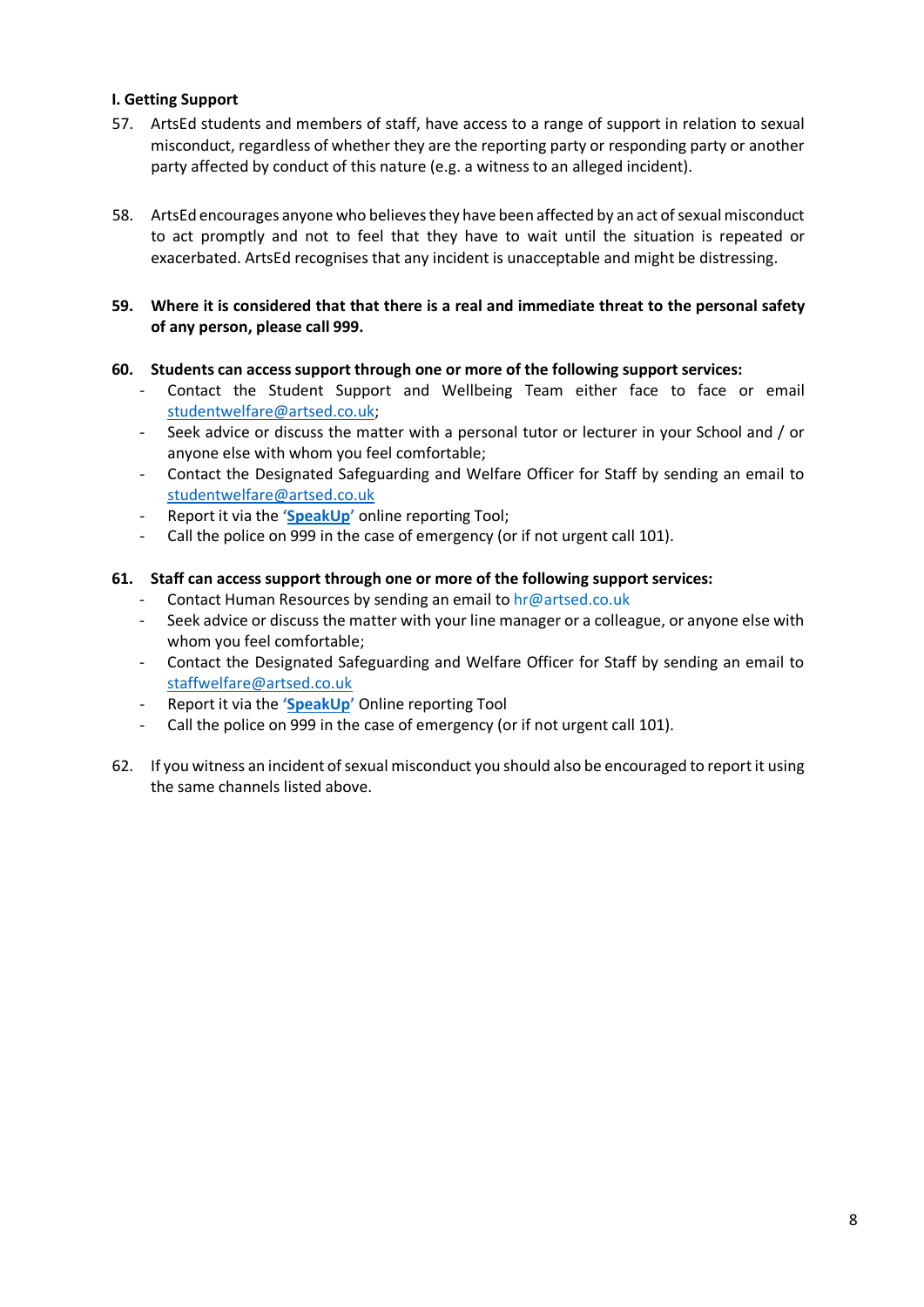## **Appendix 1: Glossary of different types of Sexual Misconduct**

This is not intended as an exhaustive list of all types of sexual misconduct. and behaviours which would lead to the exercise of power enabling sexual misconduct

| Child sexual abuse           | Child sexual abuse is a form of child abuse in which an adult or a young<br>person uses a child for sexual stimulation. Types of child sexual abuse<br>include engaging in sexual activities with a child (whether by asking or<br>pressuring, or by other means), indecent exposure, child grooming, child<br>sexual exploitation or using a child to produce child pornography.                                                                                                                                                                               |
|------------------------------|-----------------------------------------------------------------------------------------------------------------------------------------------------------------------------------------------------------------------------------------------------------------------------------------------------------------------------------------------------------------------------------------------------------------------------------------------------------------------------------------------------------------------------------------------------------------|
| Coercion                     | The intimidation of an individual to compel them to do some act against<br>their will by the use of psychological pressure, physical force, or threats.                                                                                                                                                                                                                                                                                                                                                                                                         |
| Doxxing                      | This is the internet-based practice of researching e.g. through social<br>media websites and broadcasting private or identifying information<br>about an individual or organisation. It can be carried out for various<br>reasons including inflicting harm, coercion and harassment.                                                                                                                                                                                                                                                                           |
| Female genital<br>mutilation | Female genital mutilation is a procedure where the female genitals are<br>deliberately cut, injured or changed, but there's no medical reason for<br>this to be done. It is usually carried out on young girls between infancy<br>and the age of 15, most commonly before puberty starts. It's illegal in the<br>UK and is child abuse.                                                                                                                                                                                                                         |
| Forced marriage              | A forced marriage is where one or both individuals do not (or in cases of<br>people with learning disabilities or reduced capacity, cannot) consent to<br>the marriage as they are pressurised, or abuse is used, to force them to<br>do so. It could be physical – for example, threats, physical violence or<br>sexual violence, emotional and psychological - for example, making<br>someone feel like they are bringing 'shame' on their family. It is<br>recognised in the UK as a form of domestic or child abuse and a serious<br>abuse of human rights. |
| Gaslighting                  | An elaborate and insidious technique of deception and psychological<br>manipulation, usually practiced by an individual towards another over an<br>extended period.                                                                                                                                                                                                                                                                                                                                                                                             |
| Honour based<br>violence     | Honour based violence is a term used to describe violence committed<br>within the context of the extended family which are motivated by a<br>perceived need to restore standing within the community, which is<br>presumed to have been lost through the behaviour of the victim. Most<br>individuals affected are women or girls, although men may also be at risk.                                                                                                                                                                                            |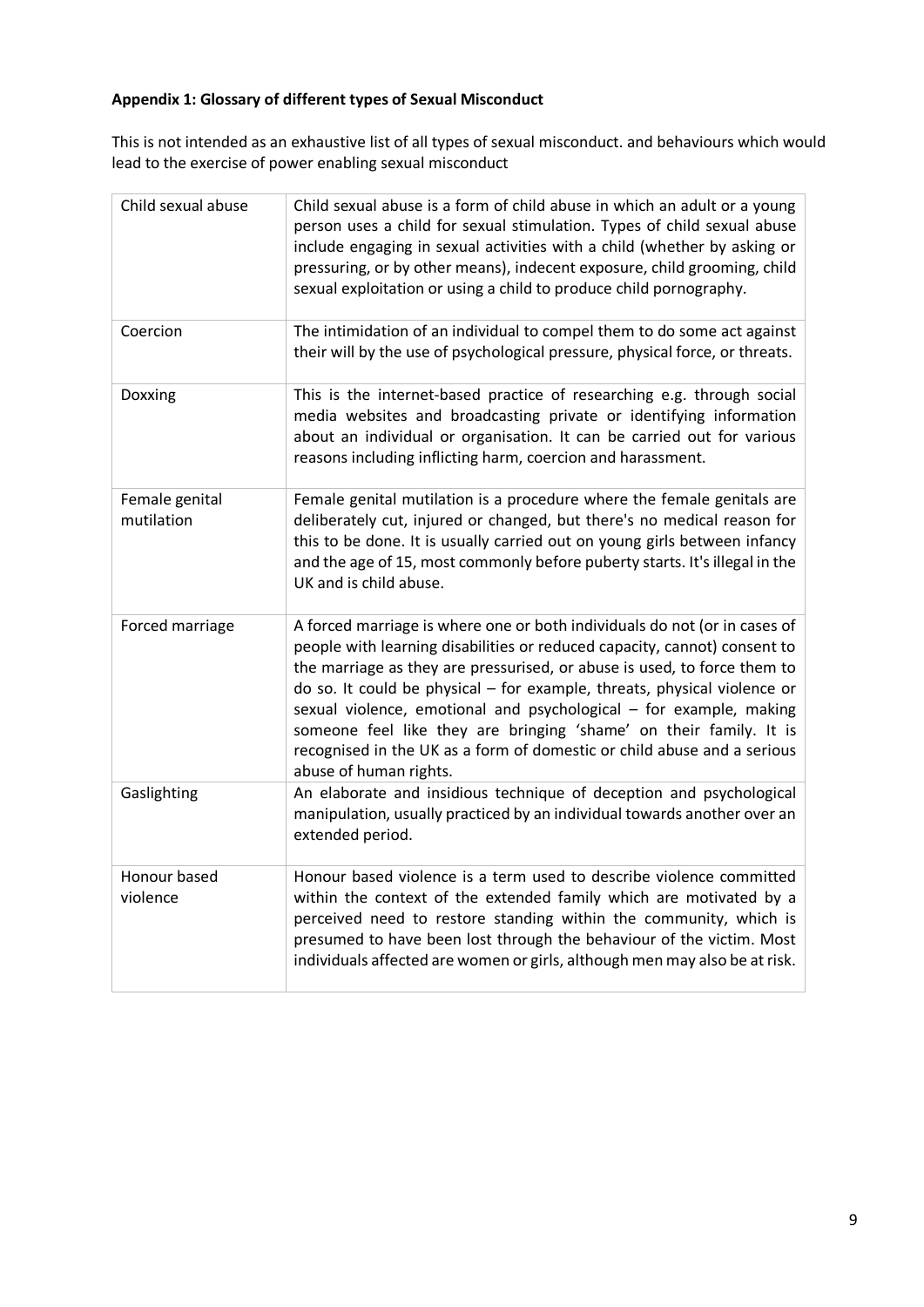## **Appendix 2: External Support Agencies who provide Help & Support**

Please note that ArtsEd does not endorse or take responsibility for the information provided by external organisations.

- **National Union of Students** represents students across the UK to shape the future of education and create a better world. They promote, defend and extend student rights and fight discrimination, isolation and injustice including sexual violence and sexual harassment. For more information please see, [www.nus.org.uk](http://www.nus.org.uk/)
- **Universities UK** is the collective voice of Universities in the UK which helps to maintain the worldleading strength of the UK university sector. They support and promote life-changing opportunities for people of all ages and backgrounds at every university, free from harassment and bullying. For more information visit, [www.universitiesuk.ac.uk](http://www.universitiesuk.ac.uk/) .
- **Samaritans** provides free confidential emotional support 24/7 to those experiencing despair, distress or suicidal feelings. Call: 116 123 or email: [jo@samaritans.org](mailto:jo@samaritans.org)
- **Survivors UK provides** specialist services and awareness raising activities to support boys and men who have been raped and sexually abused. For more information visit, [www.survivorsuk.org](http://www.survivorsuk.org/)
- **Victim Support** provides free confidential support to those affected by crime including sexual violence and sexual harassment. Call for free on 0808 1689111 or request support online via [www.victimsupport.org.uk](http://www.victimsupport.org.uk/)
- **Sexual Abuse Support Campaign** provides a list of helpline services where you can find information and support vi[a sexualabusesupport.campaign.gov.uk/](https://sexualabusesupport.campaign.gov.uk/)
- **Rape Crisis England & Wales** provides free, confidential and specialist support and advocacy services for people whose lives have been impacted by sexual violence and abuse of any kind at any time. Please visit, [rapecrisis.org.uk/get-help/](https://rapecrisis.org.uk/get-help/)
- **National Online Helpline for Male Survivors**is operated by Survivors UK. Supports men and boys (trans or cisgender) and non-binary survivors of sexual abuse. Please visit, [www.survivorsuk.org/](http://www.survivorsuk.org/)
- **The Survivors Trust** provides confidential information, advice and support for people who have experienced rape and sexual violence. Please visit, [www.thesurvivorstrust.org/](http://www.thesurvivorstrust.org/)
- **Galop** provides a free, confidential and independent services for all LGBT+ people who have experienced sexual assault, violence or abuse, however or whenever it happened. Please visit, <https://galop.org.uk/>
- **Solace** provides free and confidential advice and support for women in London affected by abuse. Please visit[, www.solacewomensaid.org](http://www.solacewomensaid.org/)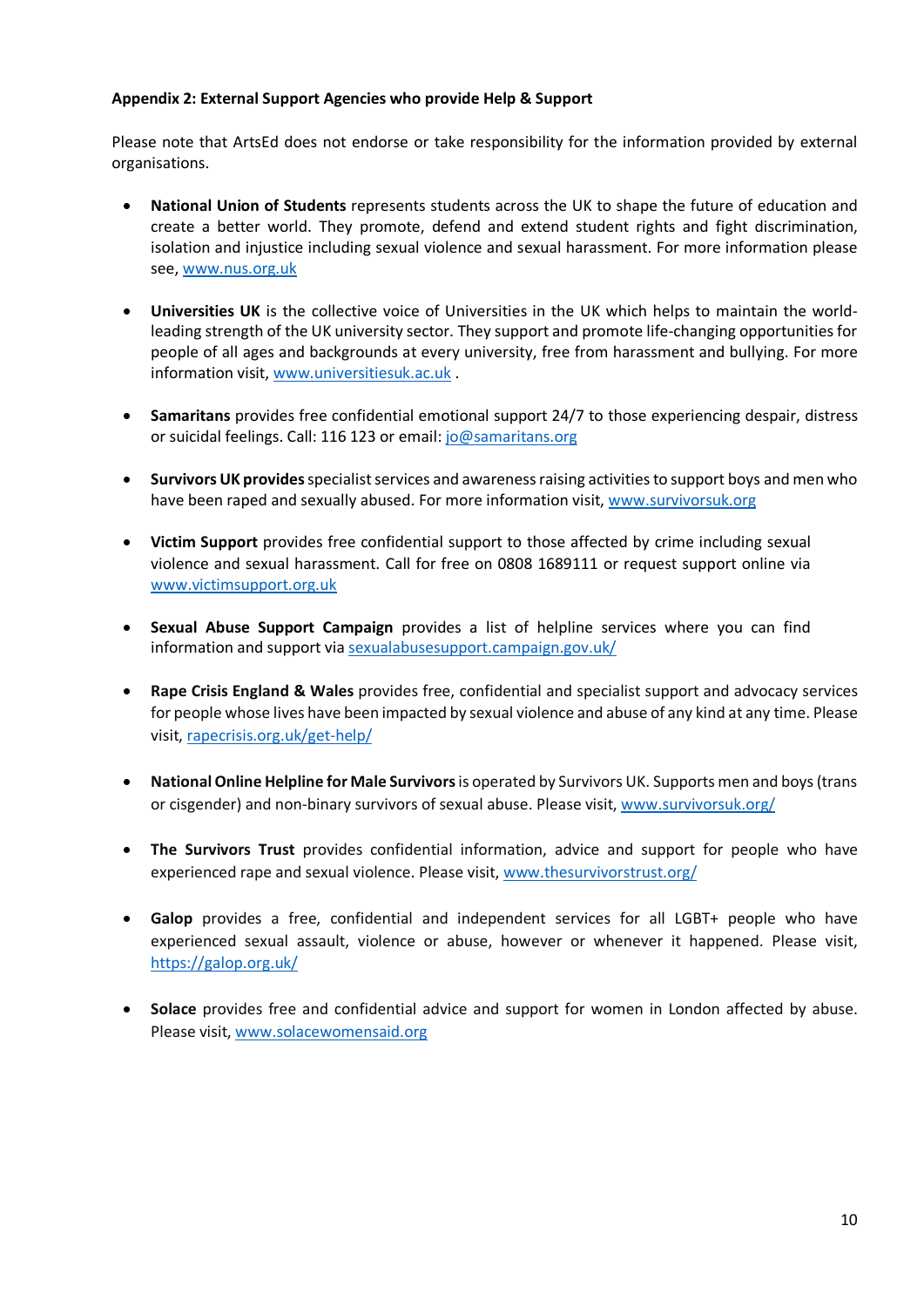# **Sexual Misconduct Process Flowchart**

If you feel that you have/are experiencing sexual misconduct, or have been a witness to a sexual misconduct incident you can use our online safeguarding and welfare reporting tool 'SpeakUp' to make a formal report. Alternatively, for advice and support, you can contact a member of staff with whom you feel comfortable discussing the behaviour. Seek advice and support from a member of staff. Make a formal Report via the 'SpeakUp' online reporting Concern is resolved. tool. マリ Report is received by our Designated Safeguarding & Case is closed and no Welfare Officer (and HR is appropriate) and an 'Initial further action is Investigation' is undertaken. required. There was no sufficient Sufficient evidence is evidence found for a found for a 'Formal Investigation'. 'Formal Investigation'. An Investigating Officer is appointed and a 'Formal Investigation' is undertaken. The Investigating Officer will investigate the statement and evidence provided by all relevant parties and will ensure that any witnesses or other relevant people are interviewed and evidence is gathered and considered. The Investigating Officer will provide a report of the investigation's findings and recommendations to the Deputy Principal, in their capacity as the Institution's Designated Institutional Safeguarding Lead (or nominee) and who will be responsible for determining the next steps. 工 The reporting party would be notified that The responding party will be provided with a written outcome of the this process has been concluded (and if investigation and next steps within 28 relevant, of any action required of them calendar days of their notification of the relating to any sanctions which may be report made against them. imposed).